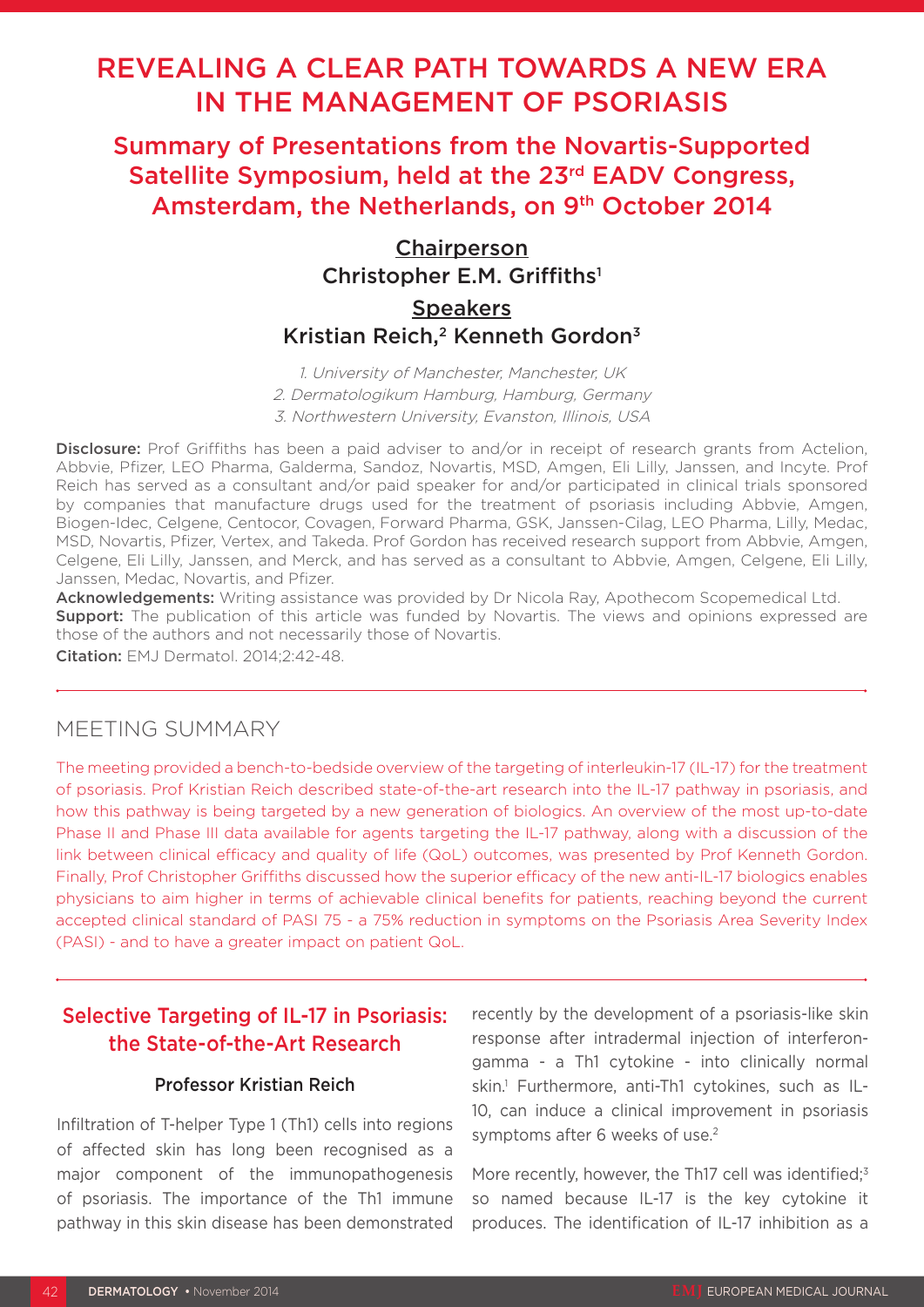target in psoriasis has ushered in an exciting new era in the management of psoriasis. Current treatments, such as ustekinumab (a P40 inhibitor), acting upstream to the generation of IL-17, antagonises both IL-12, a driver of the Th1 response, and IL-23, a driver of the Th17 response. Clinically, ustekinumab has been shown to improve the PASI by 75% after 12 weeks in up to 76% of patients.<sup>4</sup> Similar clinical efficacy has been seen with tildrakizumab (a P19 inhibitor), $5$  which specifically antagonises the IL-23/ Th17 axis only, implying that it may not be necessary to target the IL-12/Th1 axis for effective treatment.

To target IL-17 effectively, it should be recognised that its expression in psoriatic skin does not depend entirely on the activation of Th17 cells, and that mast cells and neutrophils also release IL-17.6 Furthermore, IL-17 comprises six isoforms (A to F) that can form homodimers or, in the case of A and F, heterodimers. Characterisation of the mRNA profile of these IL-17 isoforms in psoriatic skin revealed an overexpression of IL-17A, IL-17C, and IL-17F in lesional compared with non-lesional skin regions.<sup>7</sup> More recently however, using dermal open-flow microperfusion,<sup>8</sup> a higher level of IL-17A protein was observed in lesional versus non-lesional skin, while there was no significant difference in IL-17F protein

levels,<sup>9</sup> implicating IL-17A as a key target for the treatment of psoriasis.

Treatment with an anti-IL-17A agent – secukinumab: a fully human monoclonal antibody (mAb) – has been shown in a recent Phase II trial to clear neutrophils from lesional skin in patients within 2 weeks of a single intravenous dose.<sup>2</sup> At the same time, there was a marked reduction of the cytokine IL-8 and the chemokine CXC motif ligand 1, which are produced in keratinocytes under the influence of IL-17 and drive the chemoattraction of neutrophils into the skin. Based on these findings, a new potential paradigm (depicted in Figure 1) can be proposed, comprising two functional axes that drive psoriasis pathophysiology and the clinical symptoms seen in patients. The first is the widely recognised axis between dendritic cells and T cells. The second is an innate immune response axis where keratinocytes attract neutrophils, and the neutrophils activate keratinocytes through release of IL-17. There should be cross-talk between these two axes since it is known that Th-17 cells also release IL-17. Furthermore, in this model, IL-23 released from dendritic cells can induce neutrophils to further release IL-17.



#### Figure 1: Proposed model of psoriasis immunopathogenesis 2.0.

CXCL8: CXC motif ligand 8; IL: interleukin; TNF: tumour necrosis factor; GM-CSF: granulocyte macrophage colony-stimulating factor.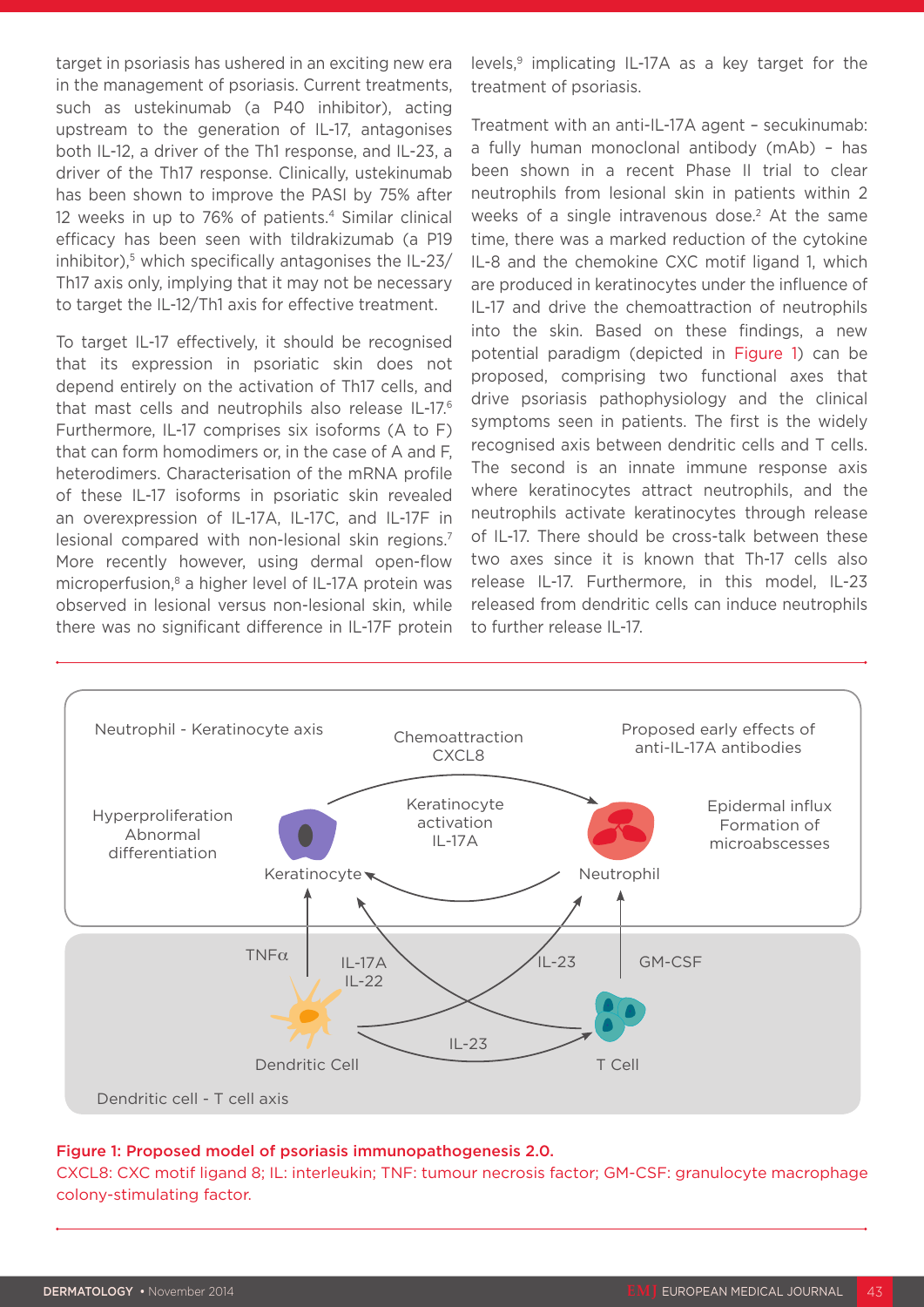Secukinumab has a novel mechanism of action in that it antagonises IL-17A. In doing so, it very likely has a dual mode of action by downregulating both the excessive innate and adaptive immune responses that drive the pathophysiology of psoriasis. It can be speculated that the early clinical response observed (i.e. after just 2–4 weeks of treatment) might owe more to neutrophils and the interruption of the neutrophil/keratinocyte axis than to the inhibitory effect of secukinumab on T-cells.

## Challenging the Standard of Care with IL-17 Inhibition: the Evidence

#### Professor Kenneth Gordon

Currently, the primary endpoint in clinical trials, required for regulatory approval, in psoriasis is typically a 75% reduction in symptoms as measured by the PASI (PASI 75). It is now time to question whether this is sufficient for patients and whether, with the advent of new biologics (in particular anti-IL-17 antibodies) dermatologists should now be aiming for greater, faster, and stronger treatment responses and, ultimately, further improvements in patient QoL.

With the development of treatments such as adalimumab<sup>10</sup> (an antitumour necrosis factor alpha mAb) and ustekinumab<sup>11</sup> (anti-IL-12/23), dermatologists began to be able to achieve PASI 75 in up to 71% of patients and even PASI 90 (a 90% improvement on the PASI) in 45–50% of patients.4,10 Psoriasis treatments are now at a stage where it is possible to extend treatment expectations further using the new generation of anti-IL-17 medications currently under development. Two of these agents, secukinumab and ixekizumab, specifically bind IL-17A, thereby preventing engagement of IL-17A (and A/F heterodimers) with the receptor.12,13 A third IL-17 agent, brodalumab, by targeting the IL-17 receptor and inhibiting all IL-17 isoforms mediated by this receptor, has a potentially broader effect.<sup>12,13</sup> It is not yet known which of these IL-17 agents will be more clinically effective.

Phase II data for ixekizumab and brodalumab are now available. After 12 weeks of ixekizumab (150 mg), PASI 75 was achieved by 82% of patients. Furthermore, at the same dose PASI 90 and PASI 100 was achieved by 71% and 39% of patients, respectively.14 In the brodalumab trial, at a dose of 140 mg/2 weeks, 77% of patients achieved PASI 75 after 12 weeks, while 72% and 38% of patients achieved PASI 90 and PASI 100, respectively.15 Phase III studies are currently underway (NCT01695239, ixekizumab; NCT01708590, brodalumab).

Secukinumab is the first of the IL-17 agents that has been assessed in several 52-week Phase III studies, of which the two pivotal trials were recently reported in the *New England Journal of Medicine*. 16 Secukinumab at 150 mg and 300 mg (administered at Baseline, Weeks 1, 2, 3 and then every 4 weeks starting from Week 4) was compared with placebo in the ERASURE trial, or etanercept (at the indicated dose of 50 mg twice weekly, followed by 50 mg once weekly) in the FIXTURE trial. These studies found that secukinumab had superior efficacy at Week 12 (primary endpoint) to both placebo and etanercept with respect to the proportion of patients achieving PASI 75. Of patients receiving the 150 mg or 300 mg dose of secukinumab, 67% and 77%, respectively, achieved PASI 75. At 16 weeks the benefit was even greater, with 76% (150 mg) and 87% (300 mg) of patients achieving PASI 75. At the higher dose of secukinumab (300 mg), 72% of patients achieved PASI 90 (Figure 2), and 37% had a complete remission of their symptoms (PASI 100). Furthermore, with secukinumab, the response was rapid, with a 50% reduction in mean PASI score being achieved as early as 3 weeks. In the same period, etanercept achieved only a 25% reduction in symptoms, with a mean 50% reduction in PASI being achieved after 7 weeks.

Responder rate was also evaluated on the modified Investigator's Global Assessment 2011 (IGA) 0/1,<sup>17</sup> which was a co-primary endpoint in these studies. The IGA is a 5-point static investigator evaluation and an IGA of 1 is recorded when patient symptoms can be described as almost clear, and 0 when they are completely clear. On this measure, 76% of patients achieved a score of 0 or 1 at 16 weeks.

Furthermore, the improvements seen at 16 weeks were maintained throughout the full 52 weeks of the study, suggesting that the efficacy of secukinumab is both rapid and sustained. These findings further suggest that secukinumab, and potentially also the other anti-IL-17A medications under development, have the power to 'raise the bar' for the treatment of psoriasis.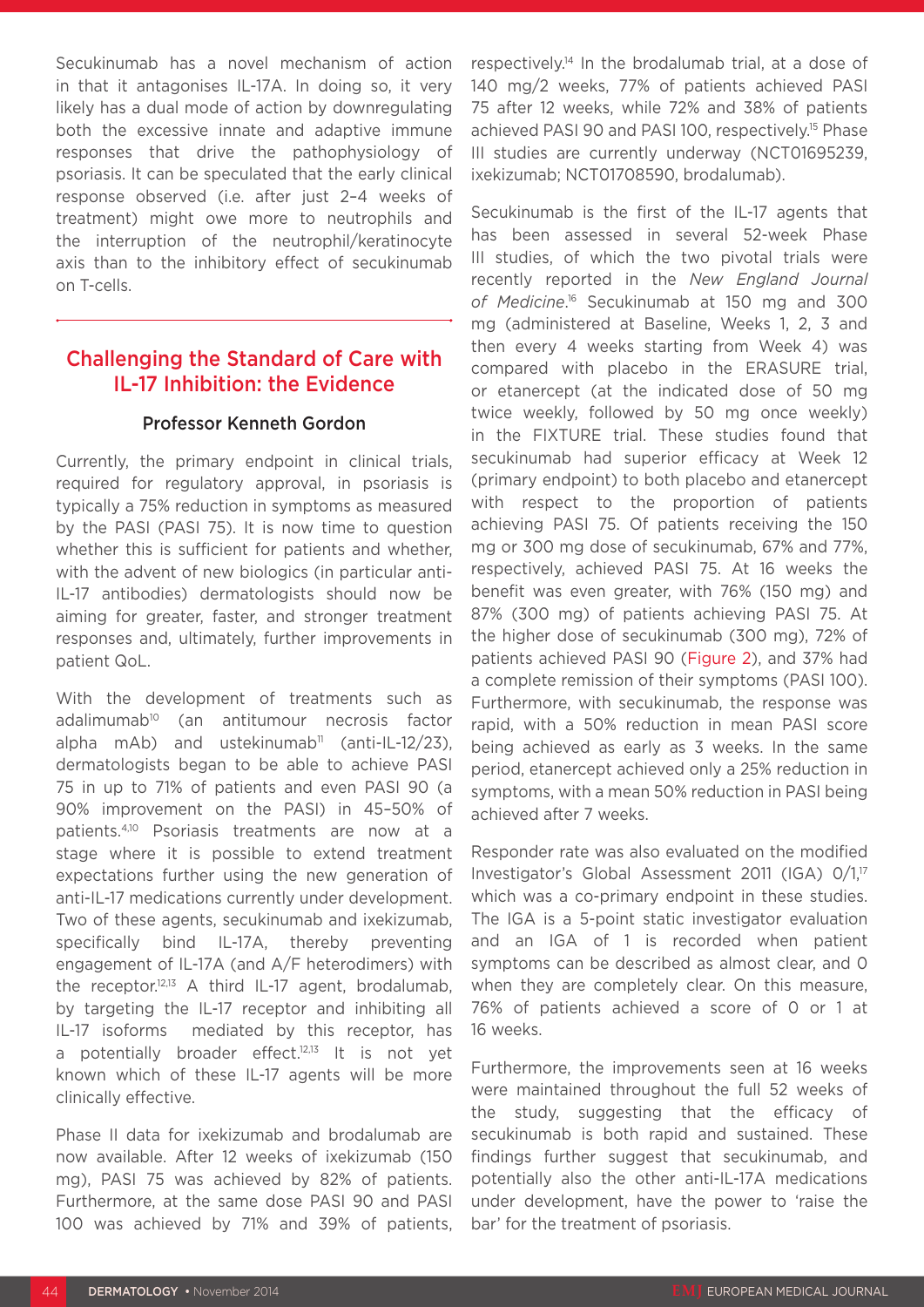

Figure 2: Psoriasis Area Severity Index (PASI) responses achieved in Phase III trials with current biologic therapies and secukinumab\*.

\*Figure 2 does not represent data from head-to-head trials and should not be used to make direct



Figure 3: Dermatology Life Quality Index (DLQI) responses by Psoriasis Area Severity Index (PASI) responders (pooled active treatment).

Analysis stratified by subject's PASI response at Week 12; pooled data from two Phase III studies.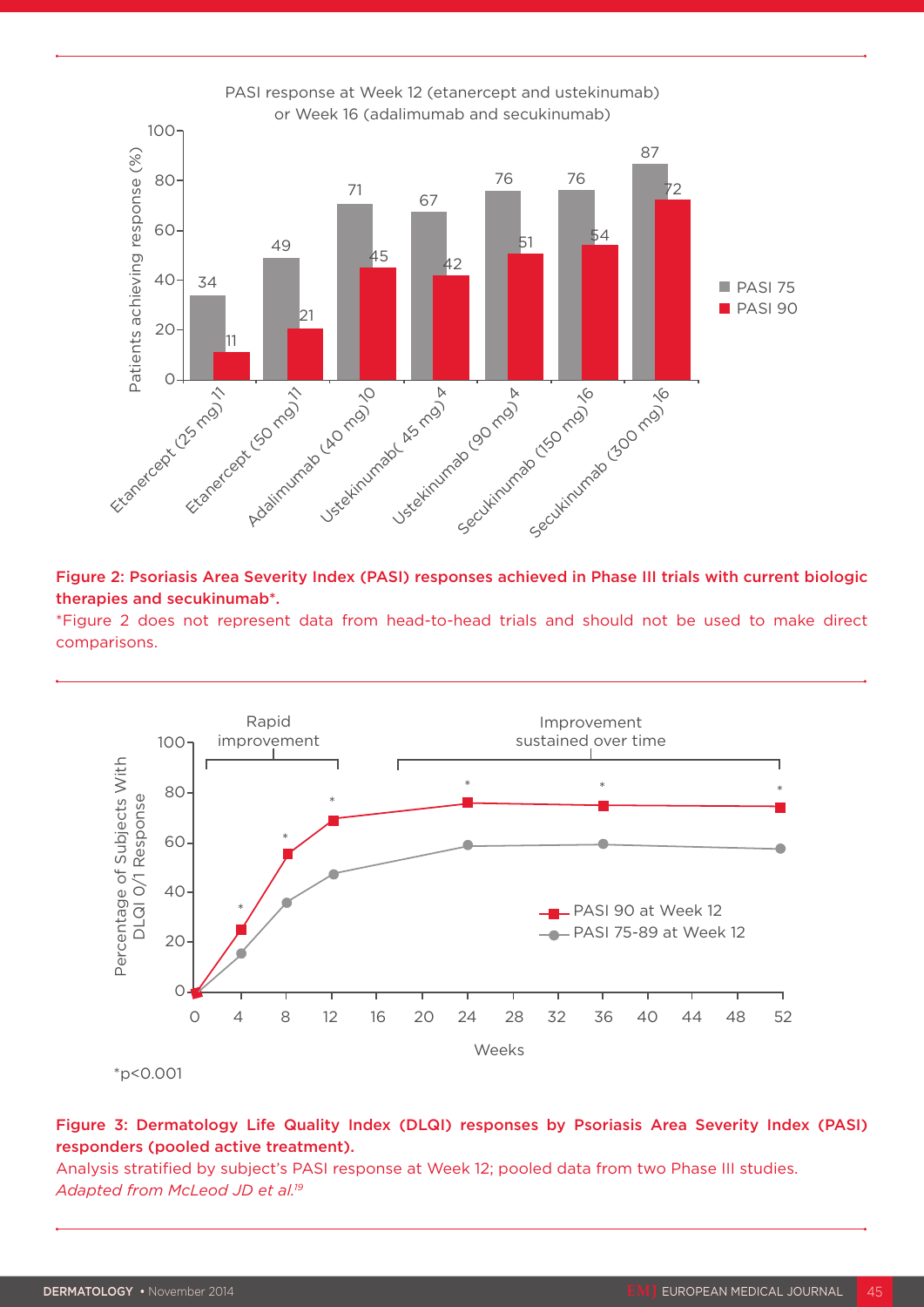Secukinumab has demonstrated a positive safety profile,16 based on extensive data gathered from one of the largest psoriasis development programmes to date across Phase II and III trials, showing no unexpected safety signals up to 52 weeks. The safety profile is comparable to the current standard treatment, etanercept.

It is relevant to look beyond the clinical improvements to examine the impact of treatment on patients' overall health and QoL. Previous studies have revealed a very strong relationship  $(R<sup>2</sup>=0.81)$  between the change in PASI and the mean change in the Dermatology Life Quality Index (DLQI).<sup>18</sup> Phase II data from the brodalumab programme have shown improved QoL judgements in patients achieving PASI 75.<sup>15</sup> Moreover, based on pooled analysis from two Phase III studies of secukinumab, psoriasis subjects who achieved PASI 90 were estimated to have a 50% higher likelihood of achieving a DLQI 0/1 response than those who achieved PASI 75-89. (Figure 3).<sup>19</sup>

### Fresh Perspectives on Maximising Psoriasis Patient Care

#### Professor Christopher Griffiths

There is little doubt that IL-17 is now seen as a key driver of psoriasis, and that targeting IL-17 produces significant benefit for patients. The translation of the basic science behind IL-17 into targeted therapies will continue to improve patient care as we move forward in the era of biologics. Treating psoriasis is much more than just managing what we can see on the skin. Psoriasis

has very significant psychosocial consequences: about one-third of patients experience depression or anxiety,20,21 1 in 10 have contemplated suicide because of their psoriasis, $20$  and about 20% are on antidepressant medication.<sup>22</sup> These findings suggest that in some cases psoriasis can be devastating.

A recent study using qualitative methodology, which has highlighted how patients with psoriasis feel about their disease and related treatment, $23$ is illustrated by the following quotations:

• "The GP was reluctant to refer me to a dermatologist. He did eventually but it took a long time."

• "There is never any offer of a consultation. You go once, they look you up and down and say you have got psoriasis, have some cream."

• "When I go to my doctors, it is not really about psoriasis because they are not going to be able to help me."

These views reveal that there is a desire for dedicated professional engagement, yet it takes a long time for patients to get access to a dermatologist in the UK, and suggests that patients cope with what they see as ineffective care by disengaging from the medical profession. Many patients with severe psoriasis report inappropriate treatment;24 it is difficult to manage psoriasis affecting >10% of the body surface area with topical therapies, yet 57% of these patients are on topical therapy and only 15% are on biologics. A further 22% of patients receive traditional systemic therapies.

#### Table 1: Improvements in quality of life are most evident when PASI 90 to PASI 100 is achieved.<sup>25</sup>

| <b>PASI Improvement Status</b> | <b>Percentage of Patients with DLQI</b><br>Total Score = $0$ at Week 16 |
|--------------------------------|-------------------------------------------------------------------------|
| PASI <25 (n=333)               | 2.1                                                                     |
| PASI 25 to <50 (n=139)         | 5.8                                                                     |
| PASI 50 to <75 (n=170)         | 10.6                                                                    |
| PASO 75 to <90 (n=288)         | 24.3                                                                    |
| PASI 90 to <100 (n=255)        | 44.3                                                                    |
| PASI 100 (n=192)               | 65.1                                                                    |

PASI: Psoriasis Area Severity Index; DLQI: Dermatology Life Quality Index.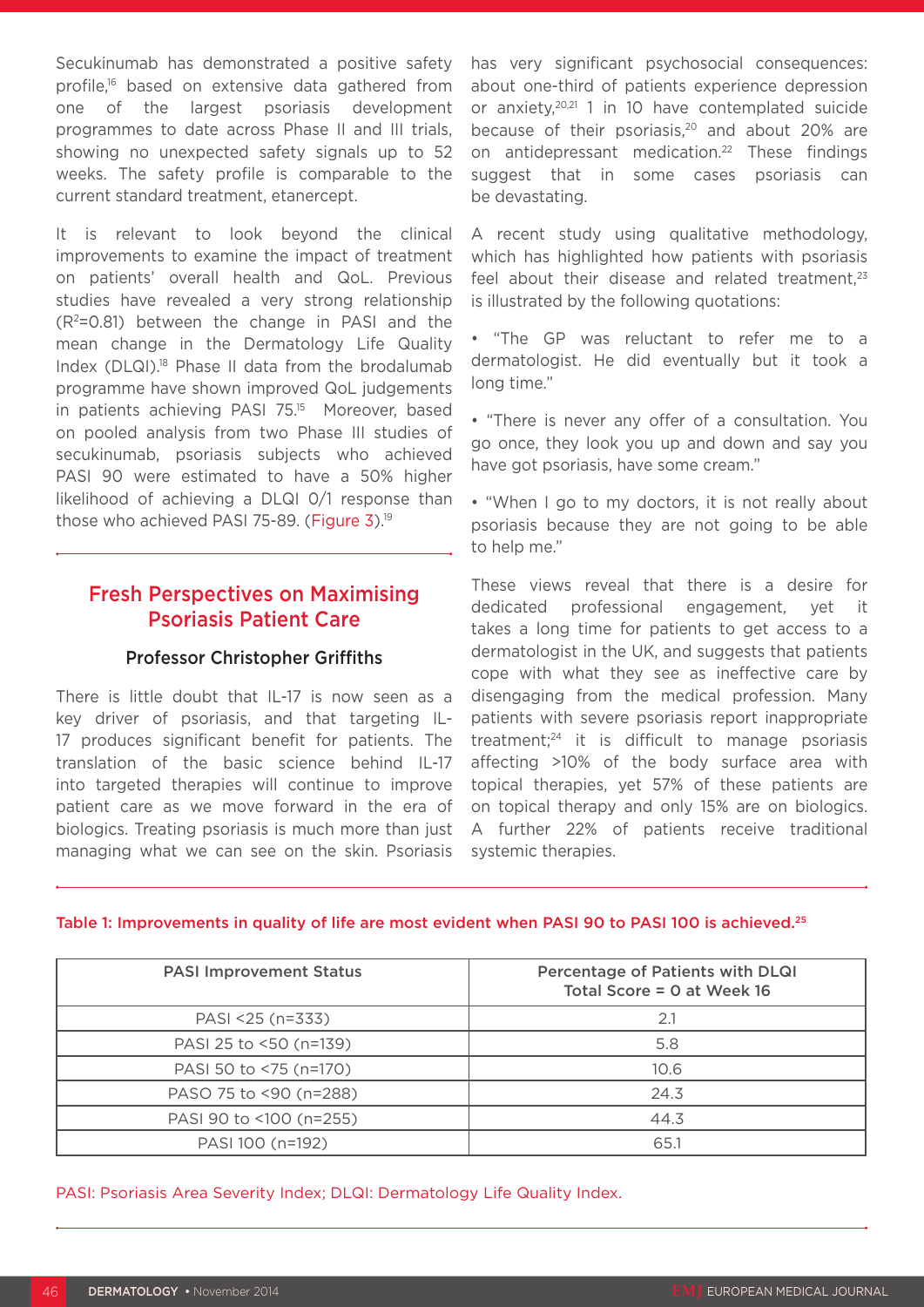QoL and psychological outcomes need to be prioritised. Current treatment guidelines suggest that we should be aiming for at least a PASI 75 and an improvement or reduction in the DLQI. We know that the greater the reduction in the PASI, the greater the reduction in the DLQI. In fact, >50% of patients achieving PASI 90 or even PASI 100 have a DLQI of 0 (Table 1),<sup>25</sup> which means the disease no longer has an impact on their QoL. With IL-17-targeted therapy, PASI 90 and PASI 100 are now achievable for large proportions of patients, and dermatologists treating psoriasis should now be aiming for these more ambitious outcomes.

In terms of an 'ideal therapy' for psoriasis, treatments should be convenient for the patient to take; patients report a higher degree of satisfaction with injectables versus oral medication or photo/light therapy.26 Treatments should also be effective in both the short and long term, and they should be safe. The Phase II and III data discussed above for IL-17-targeting therapies reveal that appreciable numbers of patients have improved symptoms for up to 52 weeks. They also reveal that they have an acceptable safety profile, but this needs to be corroborated worldwide using longterm pharmacovigilance registries.

Across medicine, there is a drive for selective, patient-targeted therapy. For moderate-to-severe psoriasis patients this means that dermatologists should be prescribing the right biologic the first time they see the patient. By aggregating data on clinical, genetic, and immune biomarkers to predict and reproducibly stratify the response of psoriasis patients to biologics, healthcare can be improved and costs reduced. In the UK there is an ongoing precompetitive collaboration - Psoriasis Stratification to Optimise Relevant Therapy<sup>27</sup> which brings together industry partners, academics, and patient support groups. The aim of this group is to find the stratifiers that will allow us to target therapy better, thereby providing patients with bespoke individualised treatments.

#### Meeting Summary

Understanding the basic science behind the Th17/IL-17 pathway and the pathophysiology underlying psoriasis has led to a new era of treatment, where both physicians and patients can now expect greater, more rapid symptom control that has long-term sustainability. With these efficacy benefits come improvements to patient QoL - an outcome that is now achievable in a greater number of patients than before. A better understanding of the prognostic markers that predict patient response to treatment will improve patient care further by allowing us to provide effective patienttargeted therapy at the first presentation of psoriasis symptoms.

#### REFERENCES

1. Johnson-Huang LM et al. A single intradermal injection of IFN-γ induces an inflammatory state in both non-lesional psoriatic and healthy skin. J Invest Dermatol. 2012;132:1177–87.

2. Reich K et al. Response of psoriasis to interleukin-10 is associated with suppression of cutaneous type 1 inflammation, downregulation of the epidermal interleukin-8/CXCR2 pathway and normalization of keratinocyte maturation. J Invest Dermatol. 2001;116(2):319-29.

3. Nestle FO et al. Psoriasis. N Engl J Med. 2009;361:496–509.

4. Papp KA et al; PHOENIX 2 study investigators. Efficacy and safety of ustekinumab, a human interleukin-12/23 monoclonal antibody, in patients with psoriasis: 52-week results from a randomised, double-blind, placebocontrolled trial (PHOENIX 2). Lancet. 2008;371:1675–84.

5. Papp K. Monoclonal antibody MK-3222

and chronic plaque psoriasis: phase 2b. Oral presentation. 71st Annual Meeting of the AAD, Miami Beach, Florida, USA, 1–5 March, 2013.

6. Lin AM et al. Mast cells and neutrophils release IL-17 through extracellular trap formation in psoriasis. J Immunol. 2011;187(1):490-500.

7. Johansen C et al. Characterization of the interleukin-17 isoforms and receptors in lesional psoriatic skin. Br J Dermatol. 2009;160:319–24.

8. Bodenlenz M et al. Dermal PK/PD of a lipophilic topical drug in psoriatic patients by continuous intradermal membranefree sampling. Eur J Pharm Biopharm. 2012;81:635–41.

9. Loesche C et al. Novel microperfusion method confirms that psoriasis lesional skin contains higher protein levels of IL-17A and β-defensin-2 compared to nonlesional skin. Poster 8109. 72nd Annual Meeting of the AAD, Colorado, USA, 21–25 March, 2014.

10. Menter A et al. Adalimumab therapy for moderate to severe psoriasis: a randomized, controlled phase III trial. J Am Acad Dermatol. 2008;58(1):106-15.

11. Papp KA et al. A global phase III randomized controlled trial of etanercept in psoriasis: safety, efficacy, and effect of dose reduction. Br J Dermatol. 2005;152(6): 1304-12.

12. Harding FA et al. The immunogenicity of humanized and fully human antibodies: residual immunogenicity resides in the CDR regions. MAbs. 2010;2(3):256-65.

13. Breedveld FC. Therapeutic monoclonal antibodies. Lancet. 2000;355:735–40.

14. Leonardi C et al. Anti-interleukin-17 monoclonal antibody ixekizumab in chronic plaque psoriasis. N Engl J Med. 2012;366:1190-9.

15. Papp KA et al. Brodalumab, an antiinterleukin-17-receptor antibody for psoriasis. N Engl J Med. 2012;366:1181-9.

16. Langley RG et al. Secukinumab in plaque